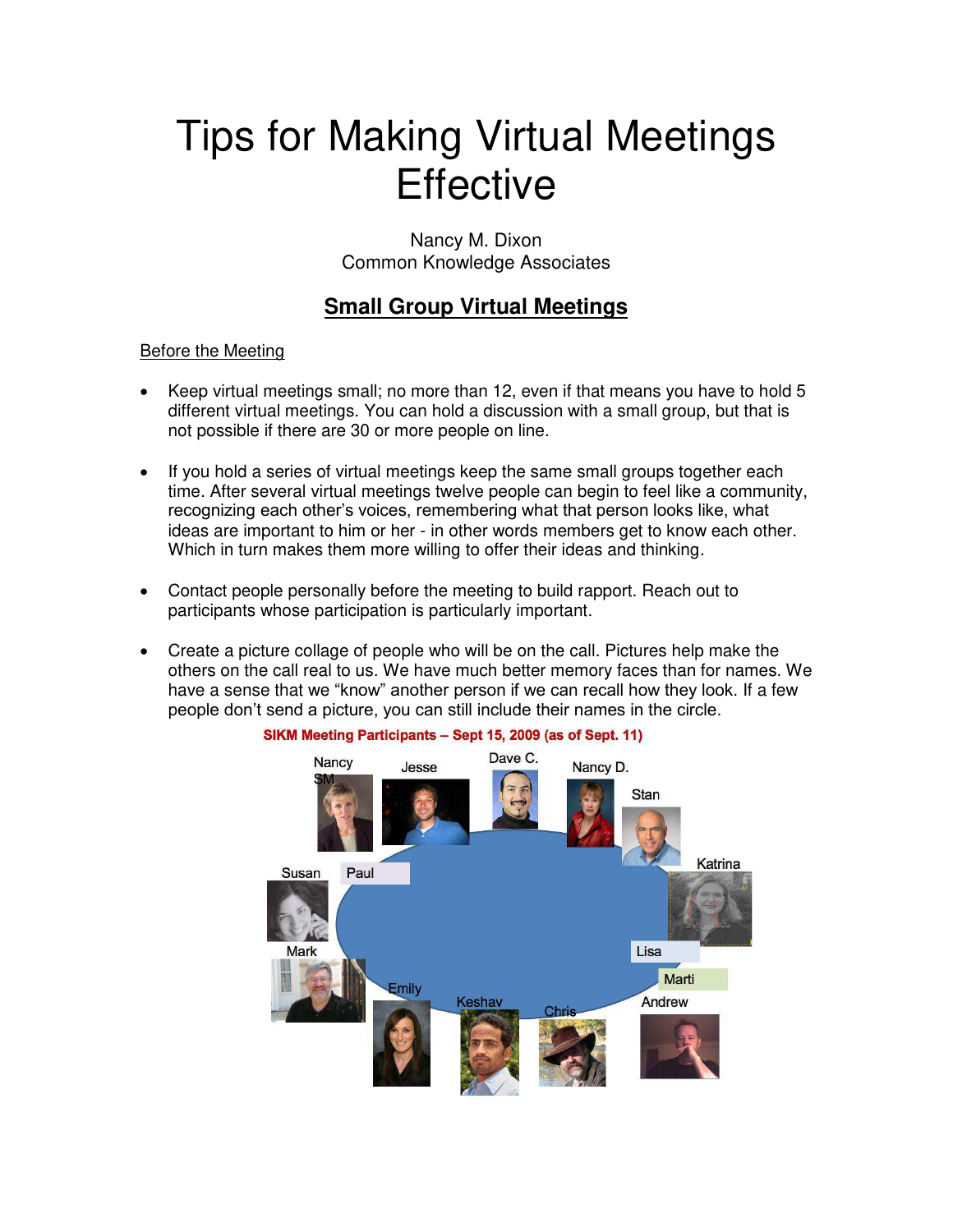If pictures are not possible use a clock face to help yourself and others know who is on the call.



At the Beginning of the Meeting

- Have the pictures of the people on the call up on the webinar screen. Or if it is a teleconference send a PP slide with the pictures so they can put it on their own screen.
- Ask people to always say their name before they speak. The format is: "This is Joe Fitz, I agree that ........." If someone forgets, ask them to say their name after they have finished. "That was very helpful, who was just speaking?" The facilitator should also say his/her name each time he/she speaks to help to set the norm. After the same group of 12 people have met 5 or 6 times, these norm can be dropped.
- Provide time at the beginning for a check in. Get each person's voice in the room at the beginning. Checking in creates a friendly atmosphere. But people will need an example to know how long they should talk. As the facilitator, provide your answer first so others will have a model for how detailed they should be. Before you provide your example, give everyone a moment of silence to think about what they want to say. Here are some possible check in questions:
	- $\circ$  What is something about (x) you've learned in the last week?
	- o What do we need to be working on together?
	- o What was the highlight of your month?
	- o What have you learned from others that you have tried?
	- o What is the most interesting thing that happened in your shop this week?
	- o What are you most grateful for this morning?
	- o What has inspired you this week?
- Alternatively ask each participant to send a 30 -60 second video clip to update to the group, on what they've been doing or what the weather is there, to be played at the beginning of the meeting. People really look forward to these updates with pictures of family, pets, co-workers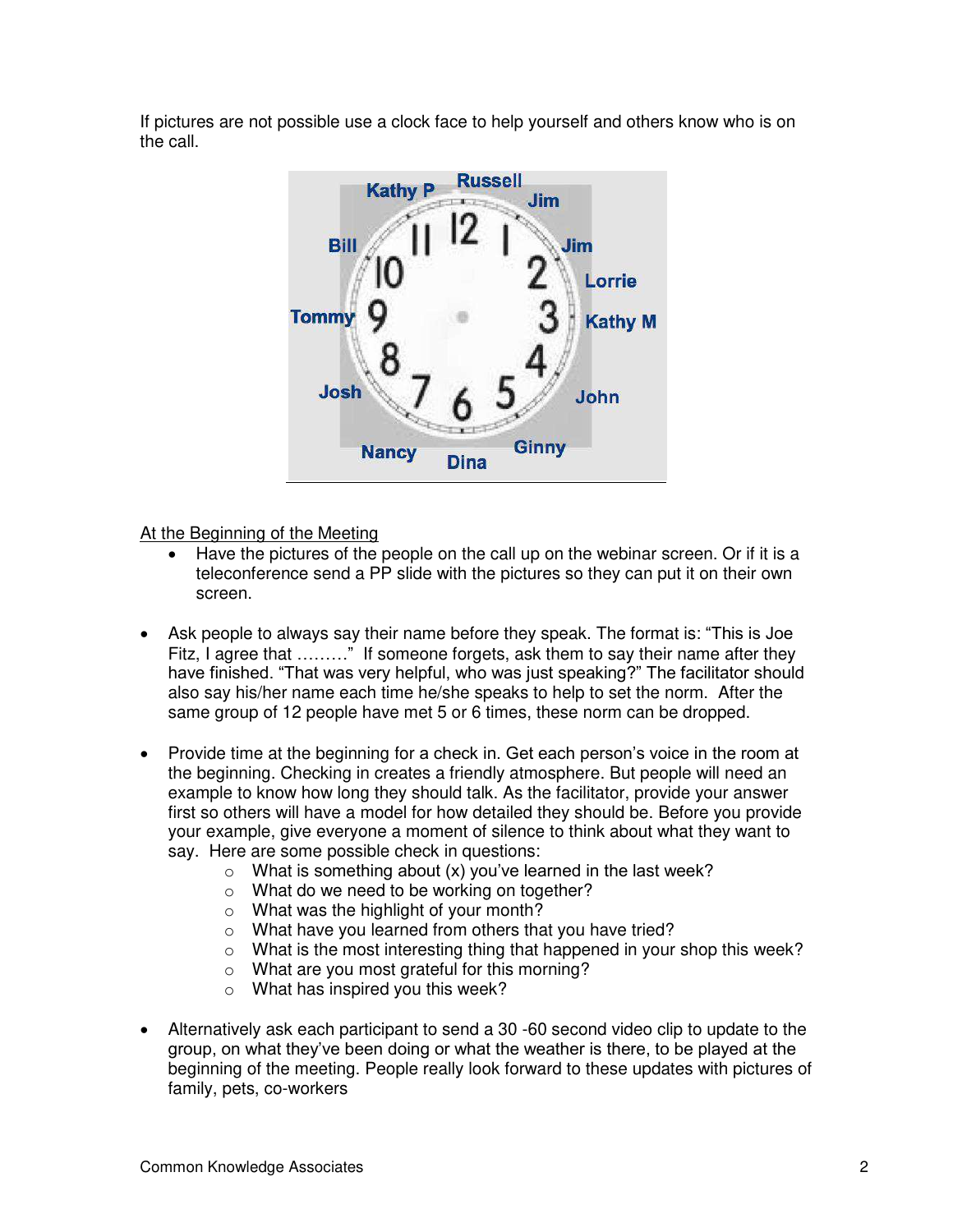Call on people individually early in a meeting. This sets the expectation that you may call on them at anytime.

#### During the Meeting

- Many virtual meetings are scheduled as presentations by either faculty or members. However virtual meetings can have a broader range of goals that just informing. Virtual meetings can:
	- o Problem solve
		- Post a challenge e.g. what do you do when.....? and ask people to come with answers.
	- o Make decisions about how or what work will be done.
	- o Generate ideas

#### Near the Meeting End

- Create a list of "to dos" and list them verbally at the end of the call.
- One of the most effective ways to end a meeting is to 'check-in' with each member to gain closure.

#### After the Meeting

- Summarize the call and send to everyone. If the chat function is used clean it up (remove time stamps, standardize or clean up names, correct spelling) and send the script.
- Send the to-do list to everyone on the call.

## **Large Group Meetings With a Speaker**

Virtual meetings are poor medium for presentations. As listeners, we simply don't experience enough cognitive stimulation to keep our attention on an audio presentation. However, there are alternatives to having a speaker present for an hour.

- o Send an article or report, out ahead of time so the call can be a discussion of the content. If you send out content put it in a separate email and put in the subject line "Action required." Send the content out about 3 working days in advance of the call. Let members know "It will take 20 minutes to read this." Or "We only have 45 minutes on this call so we will assume everyone is prepared."
- $\circ$  Send an article or report out ahead of time and ask participants to prepare questions for the presenter. Then during the virtual meeting call on each member to ask his or her question. Because questions are often based in a specific context, give the question asker time to provide enough context for the speaker to provide a useful and thoughtful response. Some questions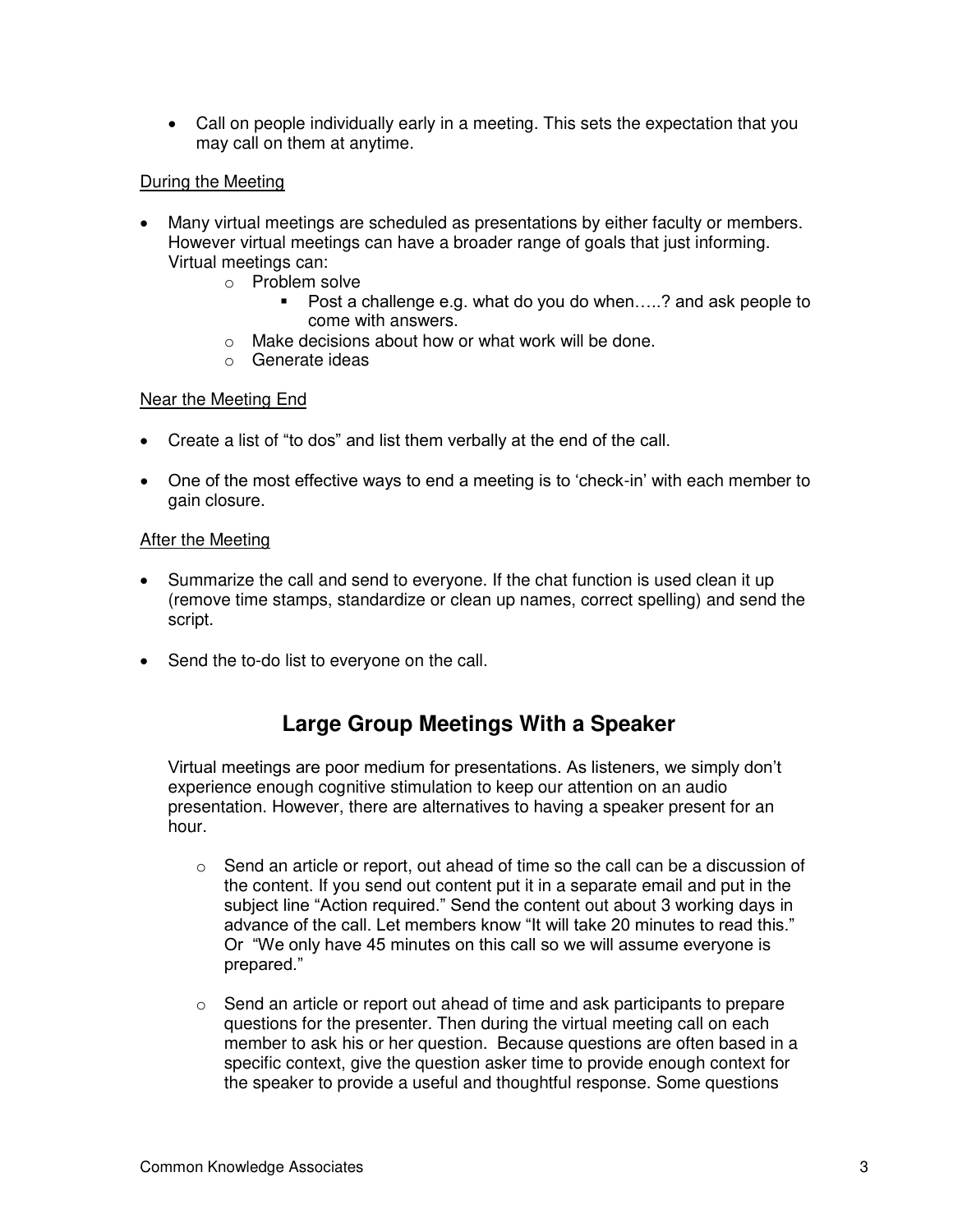may even become more of a dialogue as the speaker asks the members for their response to that question.

- o Keep presentations to no more than 15 minutes (no more than 3 slides) before giving the group an opportunity to interact for at least 10 minutes. Group interaction does no mean asking the presenter questions. Rather the facilitator asks the group a question (see attached questions) that gives them space to offer their thinking about what the speaker has offered. Then the presenter might continue again for 10 minutes, then again group discussion. Ted Talks must surely have convinced us all that 15 minutes is all that is needed to present even the most complex of ideas.
- o Make good use of the chat function. Ask a question and pause while everyone responds via chat.
- $\circ$  Plan the virtual meeting in 10-minute segments. Recent evidence suggests that attention spans may be about 10 minutes long in this computer-addled, information-overloaded age. Switch from presenting 1) to chat function, 2) do a round robin of responses, or 3) take a poll.

## **Meet Asynchronously On-line Rather than by Teleconference**

Over a 2-day time period do one of the following:

- Have one group pose a problem by video clip and ask others to send in suggestions.
- Have everyone send in the top three challenges they have about [name a topic]
- Ask, what do you do to [state a topic]? (For example, What do you do to prevent pressure ulcers?) Asking everyone to respond.

When the two days are over, summarize the results and send out to everyone, acknowledge the good ideas with the person's name

# **Questions a Facilitator Can Ask During Virtual meetings**

Instead of "Are There Any Questions"

Questions to ask during a Webinar or teleconference to get a discussion started after a presentation or another member's comment.

- "John has just raised an interesting issue. I'd like to hear other's thinking about that issue."
- "Mary has told a story about a frustrating experience. I'm sure many of you have had similar experiences. I'd like to hear a couple more examples."
- Jack has explained how his team does "X." What are other ways you have accomplished "X?"
- What are the 3 most important things to consider when doing "X?"
- "Fred has given us a very interesting presentation. What did you hear that really stuck with you?"